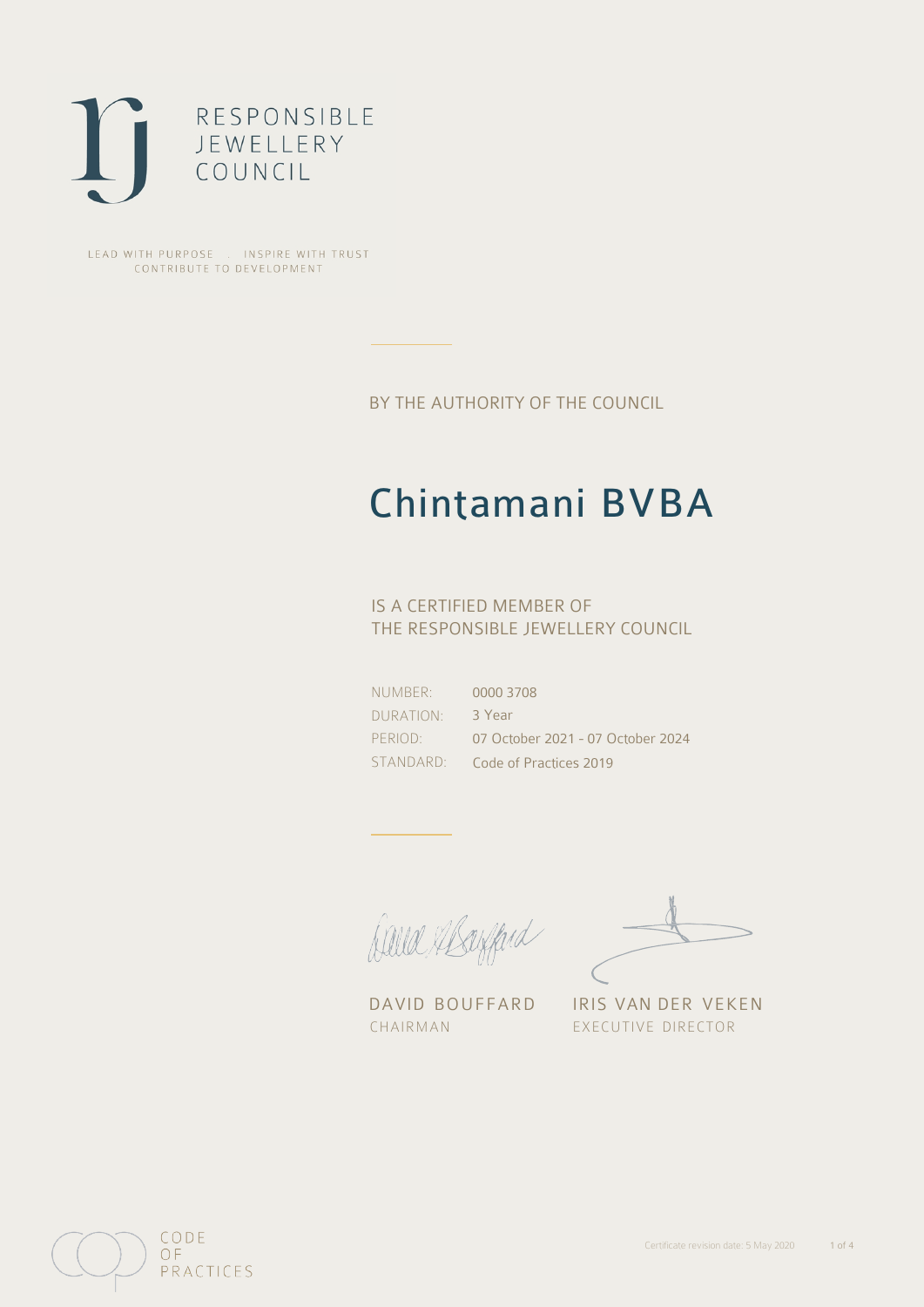

# **CERTIFICATION OVERVIEW**

| Diamonds and Coloured Gemstones Trader, Cutter and/or Polisher                                                                                                                                                                                                                                                                                                                                                                                              |
|-------------------------------------------------------------------------------------------------------------------------------------------------------------------------------------------------------------------------------------------------------------------------------------------------------------------------------------------------------------------------------------------------------------------------------------------------------------|
| 21 September 2021                                                                                                                                                                                                                                                                                                                                                                                                                                           |
| Re-certification                                                                                                                                                                                                                                                                                                                                                                                                                                            |
| Code of Practices 2019                                                                                                                                                                                                                                                                                                                                                                                                                                      |
| Figurad Bedrijfsrevisoren BVBA                                                                                                                                                                                                                                                                                                                                                                                                                              |
| 1. General requirements: 1-4, except 3.2<br>Responsible supply chains, human rights and due<br>2.<br>diligence: 5-14, except 7.1a, 7.3, 8, 9, 11.3, 13.2-4, 14.3<br>3. Labour rights and working conditions: 15-22, except 19.3,<br>21.3<br>4. Health, Safety and Environment: 23-27, except 23.6, 23.10, 27.4<br>5. Gold, Silver, PGM, diamond and coloured gemstone<br>products: 28-30, except 28.2a-b, i, j, 30<br>6. Responsible mining: Not Applicable |
|                                                                                                                                                                                                                                                                                                                                                                                                                                                             |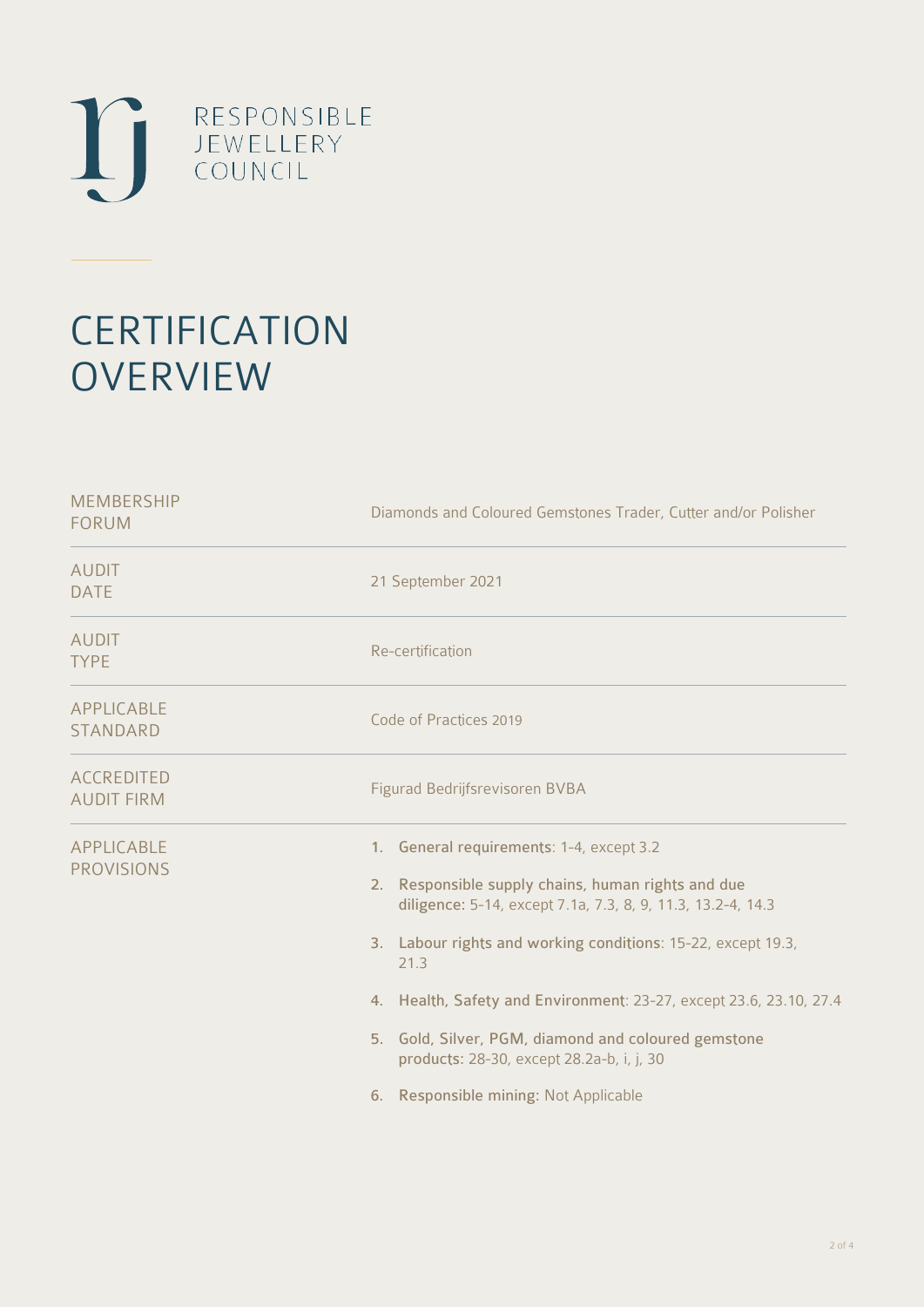| PROVENANCE<br><b>CLAIMS</b>                | We warrant that, to best of our knowledge, the diamonds invoiced have<br>not originated from Zimbabwe and we have received similar written<br>assurance of non-Zimbabwe origin from any supplier from whom we<br>have obtained the diamond invoiced.                |
|--------------------------------------------|---------------------------------------------------------------------------------------------------------------------------------------------------------------------------------------------------------------------------------------------------------------------|
| <b>AUDITOR STATEMENT OF</b><br>CONFORMANCE | Based on the scope and findings of the certification audit, the member<br>has demonstrated a conformance level consistent with a:                                                                                                                                   |
|                                            | 3 Year Certification                                                                                                                                                                                                                                                |
| <b>NEXT AUDIT TYPE</b>                     | MID-TERM REVIEW (within 12-24 months):                                                                                                                                                                                                                              |
|                                            | A. Mid-term review NOT required due to:                                                                                                                                                                                                                             |
|                                            | No anticipated changes to the certification scope during the<br>certification period                                                                                                                                                                                |
|                                            | 3 or less minor non-conformances with critical provisions or in<br>general identified by the audit (not covered by parallel audits<br>for schemes identified as equivalent to RJC's) for an individual<br>member in the mining sector or a non-mining sector member |
|                                            | <25 full time equivalent personnel                                                                                                                                                                                                                                  |
|                                            | Low risk of non-conformances due to management controls                                                                                                                                                                                                             |
|                                            | Existence of parallel audits for schemes recognised by RJC                                                                                                                                                                                                          |
|                                            | Strong internal controls ensuring effective review and closure<br>of corrective actions for non-conformances                                                                                                                                                        |
|                                            |                                                                                                                                                                                                                                                                     |
|                                            | B. Mid-term review (desktop only) required due to:                                                                                                                                                                                                                  |
|                                            | No impact on conformance levels from any changes to the<br>certification scope                                                                                                                                                                                      |
|                                            | 5 or less minor non-conformances with critical provisions or in<br>general identified by the audit (not covered by parallel audits<br>for schemes identified as equivalent to RJC's) for an individual<br>member in the mining sector or a non-mining sector member |
|                                            | Possibility of remote verification of actions                                                                                                                                                                                                                       |
|                                            | No risk to critical provisions                                                                                                                                                                                                                                      |